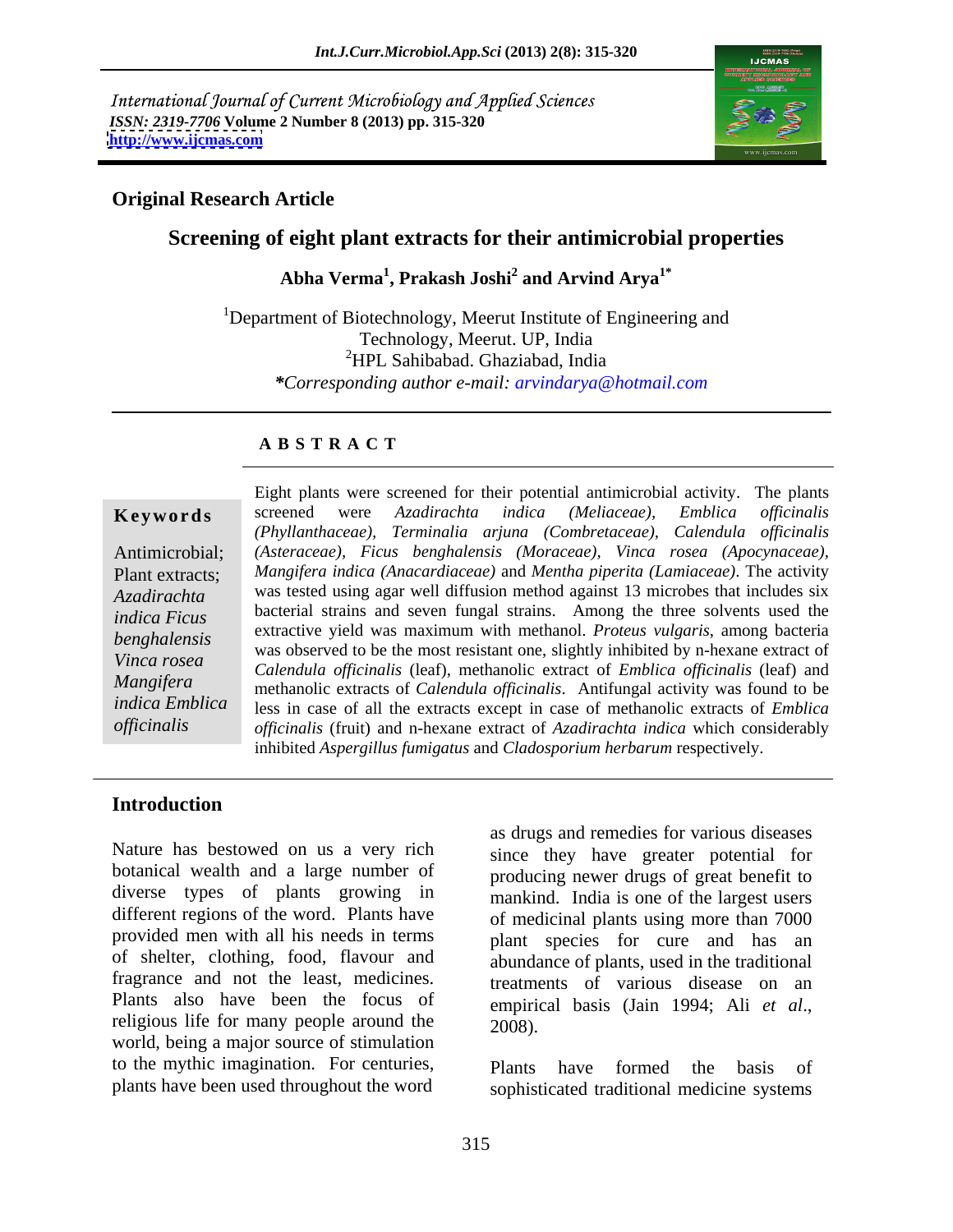among which are Ayurveda, Unani and medicinal use of plants has been documented in "Rig-Veda" (3000 2500 higher plants (Efferth and Greten, 2012). BC), which mentioned 67 plants having These are mostly the secondary on the antimicrobial properties of plant late  $19<sup>th</sup>$  century (Cowan, 1999). The properties of traditionally used drugs have been documented in detail in "Ayurveda", infectious disease (Harborne et al., 1998). one of the sacred texts of the Hindu ancient medical science of India followed by "Susruta Samhita" and "Charaka Samhita". **Materials and Methods Materials and Methods** 

Plant derived medicines are still the **Plant collection** mainstay of about 80% of the world population, mainly in the developing countries, for primary health care because collected from different locations in of better cultural acceptability, better compatibility with human body and fewer side effects (De Smet, 1997; Ullah and Khan, 2008). The quest for plants with antimicrobial properties continue to water and then oven dried at 50°C receive attention due to development of multiple drug resistance, an increased awareness of the limited ability of synthetic pharmaceutical products to **Microorganisms** control major diseases and adverse effects of synthetic products on host such as hypersensitivity, immunosuppression and allergic reactions. The relatively lower incidence of adverse reaction to the plant <br>Collection. IMTEC Chandigarh. The preparations compared to modern bacterial strains used were *Bacillus subtilis* conventional pharmaceuticals, coupled MTCC 121 Stanhylococcus qureus with their reduced cost, is also MTCC 1430, *Proteus vulgaris* MTCC encouraging both the consuming public and national health care institutions to consider plant medicines as alternative to

active compounds from various plant Engineering College, Ghaziabad, species in light of their usefulness in

Chinese etc. The first mention of biologically active plant derived therapeutic effects. Scientific experiments metabolites. Plant based antimicrobial components were first documented in the medicines and needed to be explored century (Cowan, 1999). The further. They have enormous therapeutic philosophy. It is the foundation stone of rightly said to be Tradition of yesterday medicine. So far, more than one million biologically active plant derived components have been isolated from higher plants (Efferth and Greten, 2012).<br>These are mostly the secondary represents a vast untapped source of potential and are effective in treatment of infectious disease (Harborne *et al*., 1998). In this context, Medicinal plants are and drugs of tomorrow".

# **Plant collection**

All the 8 plants used in this study were collected from different locations in Sahibabad (Ghaziabad) during the months of January to April. Fresh plants / plant parts, collected from different locations, were washed thoroughly under running tap overnight. The dried material was grinded into fine powder and stored in dark bottles.

## **Microorganisms**

synthetic drugs (Itokawa *et al.*, 2008). <br>In recent years, much attention has been were obtained from characterized paid to extract and isolated biologically microbial culture stock of Inderprashta All the microbial culture used in present study were obtained in and freeze-dried form from a Microbial Type Culture Collection, IMTEC Chandigarh. MTCC 121, *Staphylococcus aureus* 1771, *Escherichia coli* MTCC 1610, *Klebsiella pneumoniae* MTCC 661 and *Salmonella typhimurium* MTCC 98. The fungal cultures used in the present study were obtained from characterized Engineering College, Ghaziabad, Sahibabad. The fungal strains used were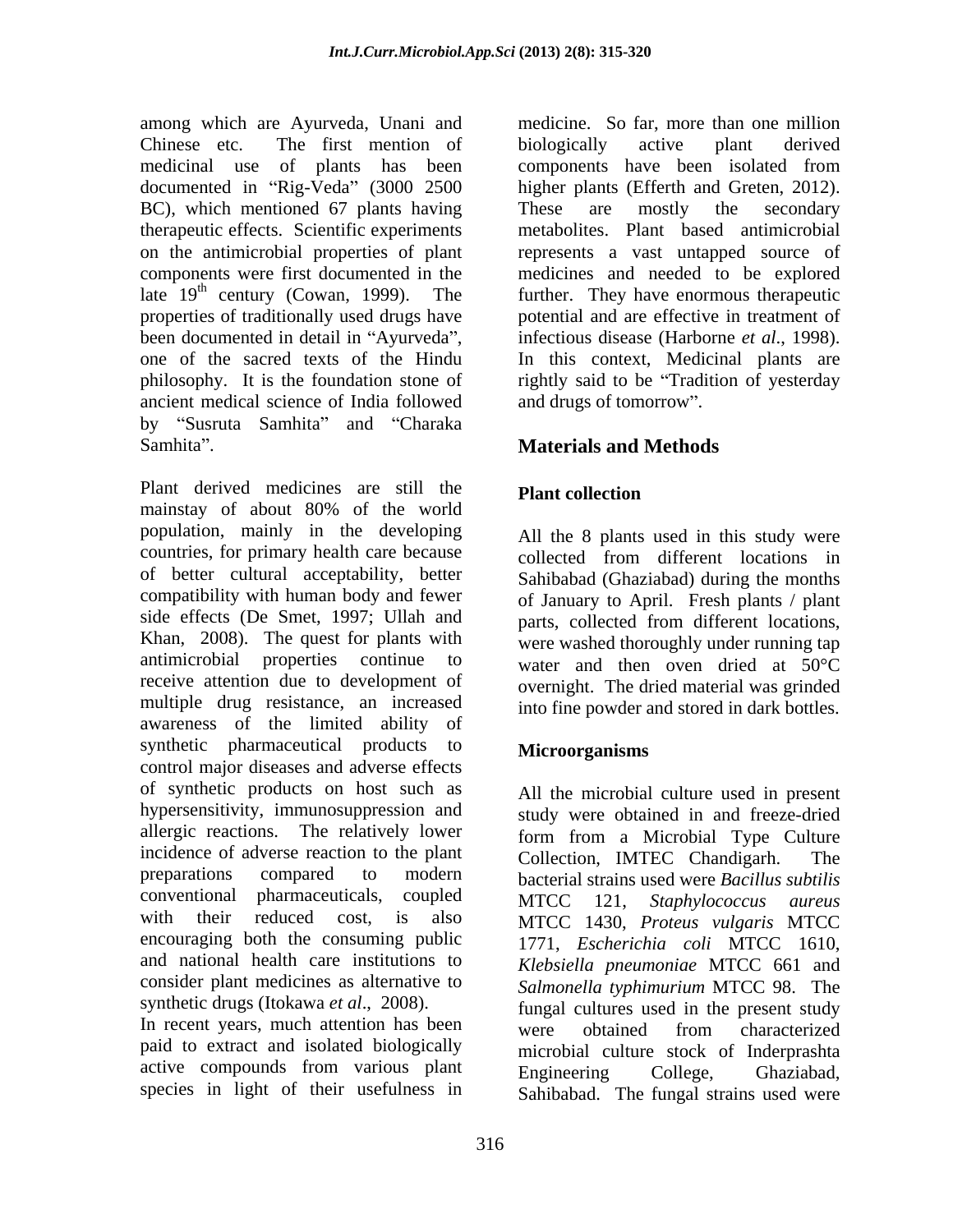*Aspergillus niger*, *Aspergillus flavus*, *Aspergillus fumigatus*, *Trichoderma* 

Twenty grams of dried plant material was extracted sequentially with 50 ml. n-<br>hexane, chloroform, and methanol at room 7 mm diameter. 100 µl of the test extract hexane, chloroform, and methanol at room  $\frac{7 \text{ mm diameter}}{100 \mu}$  of the test extract temperature. Each solvent was allowed to (100 µg/ml of DMSO) was suspended in remain in contact with the plant material for 48 HRS in each occasion. The extracts equal amount of the solvent (DMSO). The were filtered through Whatmann filter plates were then incubated at 37°C for 24 paper No. 1 and solvent was allowed to to 48 HRS. After incubation, all plates evaporate from the extract. The residue were analysed for the appearance of was dried over anhydrous sodium sulphate to remove traces alcohol. Then the extract well and the clear zone of growth were kept in the refrigerator at 4°C for inhibition was measured in terms of further use.  $diameter (mm)$ .

Three organic solvents, in series of their

The bacterial culture were grown in chloroform from 0.5% to 6.9% and in nutrient broth at 37°C until the optical methanol it ranges from 0.8% to 10%. density reaches the absorbance of Mc Among the three solvents, the yield Farland No. 5 standard i.e. approximately percentage was observed to be maximum 0.132 at 600 nm. At this absorbance, a with methanol. The result justifies the  $\frac{10^8}{200}$  cells/ml was claimed use of methanol as a better solvent obtained. This suspension was used as for consistent extraction of antimicrobial inoculum for the antimicrobial substances from medicinal plants (Parekh susceptibility testing. In case of fungi, the *et al*., 2005). The observations can be spores were suspended in a sterile water rationalized in terms of the ability of plant blanks to obtain the required concentration<br>i.e.  $10^8$  cells/ml. i.e.  $10^8$  cells/ml. cells/ml.

### **Antimicrobial assay**

*viride*, *Cladosporium herbarum*, *Fusarium*  To access the antimicrobial activity of *graminearum* and *Fusarium oxysporum*. different plant extracts Agar well diffusion **Crude extraction plant extract was dissolved in appropriate** method was used. In this method, the solvent. Agar plates were prepared and inoculated with the microbial suspension and then agar was punched to form well of the wells. A control well was loaded with inhibition zone around the extract loaded diameter (mm).

### **Yield of Extract Nextract Results** and **Discussion Results and Discussion**

increasing polarity were used for the solvent, but it has been documented that extraction purpose i.e. n-hexane, plant extracts extracted in organic solvents chloroform and methanol. The yield was showed profoundly distinct antimicrobial calculated in terms of percentage (%) i.e. activity from aqueous extract (Parekh *et*  grams of extract obtained per 100 gm of *al*., 2005). Hence, in the present work two initial material used. organic solvents namely n-hexane, and **Preparation of inoculums** extraction. The extractive yield  $(\% )$  in n-Traditional healers used primarily water as methanol were used for the purpose of hexane ranges from 0.3% to 3.7%, in chloroform from 0.5% to 6.9% and in methanol it ranges from 0.8% to 10%. metabolites to dissolve in each solvent.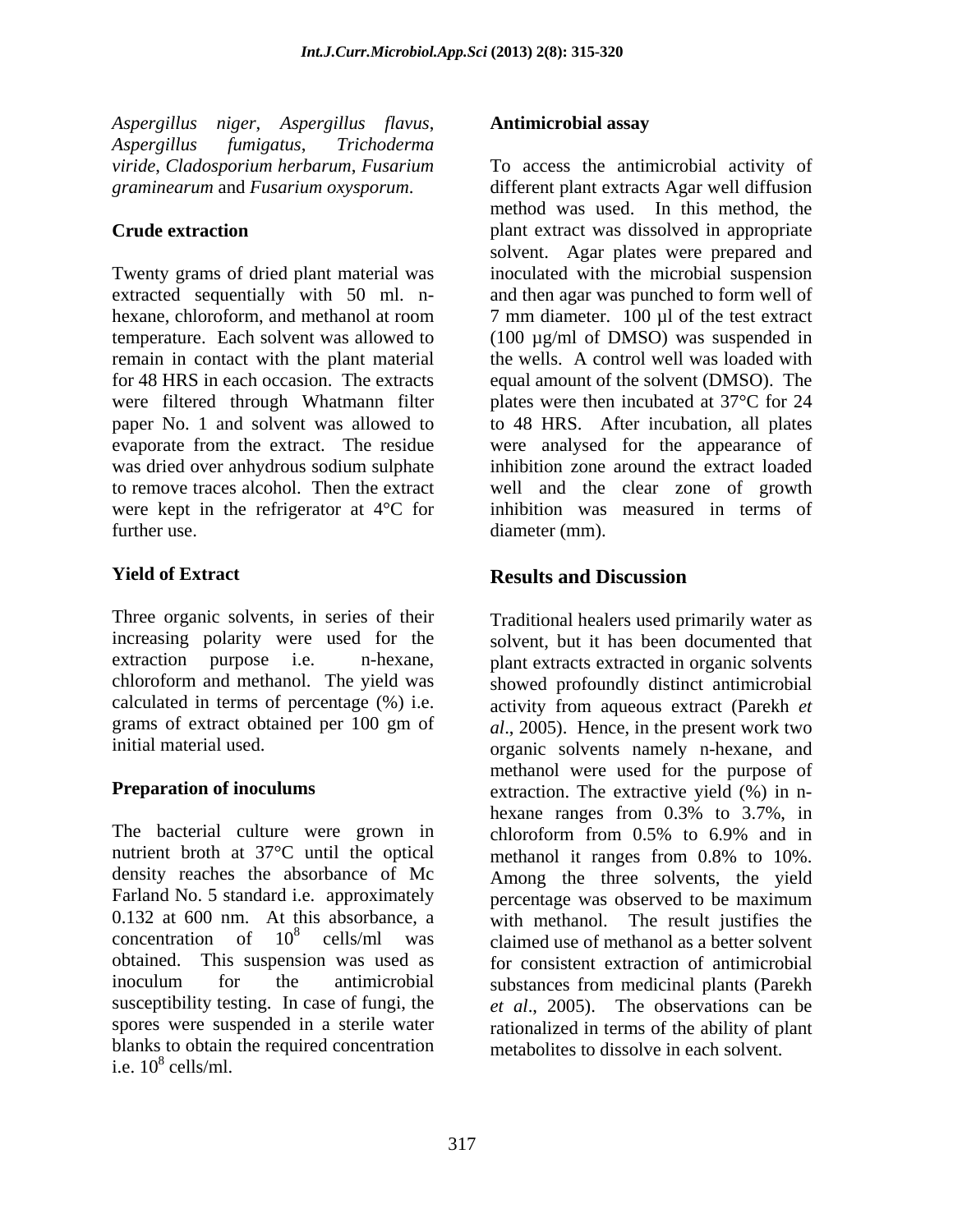| <b>Plant name</b>                   | Part                                  | BS   SA   PV   EC   KP   ST   AN   AFL   AFU   TV   CH   FG   FO |                                                                                                        |                                                      |               |                                    |
|-------------------------------------|---------------------------------------|------------------------------------------------------------------|--------------------------------------------------------------------------------------------------------|------------------------------------------------------|---------------|------------------------------------|
|                                     |                                       | H(0.9)<br>$-12$                                                  | 13 14                                                                                                  |                                                      |               |                                    |
|                                     | Leaf                                  | C(1.7)<br>$-171$                                                 |                                                                                                        | $\sim$                                               |               |                                    |
| Azadirachta indica                  |                                       | $M(4.3)$ 11 10                                                   |                                                                                                        |                                                      |               |                                    |
| (Meliaceae)                         |                                       | H(0.4)                                                           |                                                                                                        |                                                      |               |                                    |
|                                     |                                       |                                                                  |                                                                                                        |                                                      |               |                                    |
|                                     | Fruit $C(1.8)$                        |                                                                  |                                                                                                        |                                                      |               |                                    |
|                                     |                                       | M(1.3)                                                           |                                                                                                        |                                                      |               |                                    |
|                                     |                                       | H(2.5)                                                           |                                                                                                        |                                                      |               |                                    |
|                                     | Leaf $C(1.4)$                         |                                                                  |                                                                                                        |                                                      |               |                                    |
| Emblica officinalis                 |                                       | M(5.2)                                                           |                                                                                                        |                                                      |               |                                    |
| (Phyllanthaceae)                    |                                       | H(0.6)                                                           |                                                                                                        |                                                      |               |                                    |
|                                     |                                       |                                                                  |                                                                                                        |                                                      |               |                                    |
|                                     | Fruit $C(1.0)$                        |                                                                  |                                                                                                        |                                                      |               |                                    |
|                                     |                                       | M(3.1)                                                           |                                                                                                        |                                                      |               |                                    |
|                                     |                                       | H(1.1)                                                           |                                                                                                        |                                                      |               |                                    |
|                                     | Leaf $C(1.4)$                         | $-$ 15 $\pm$                                                     | 14 14                                                                                                  |                                                      |               |                                    |
| Terminalia arjuna                   |                                       | $M(2.0)$ 7 15                                                    | 16 11                                                                                                  |                                                      |               |                                    |
| (Combretaceae)                      |                                       | H(0.3)<br>$-$                                                    |                                                                                                        |                                                      |               |                                    |
|                                     | Stem                                  | C(0.9)                                                           |                                                                                                        |                                                      |               |                                    |
|                                     |                                       |                                                                  |                                                                                                        |                                                      |               |                                    |
|                                     |                                       | M(0.8)                                                           |                                                                                                        |                                                      |               |                                    |
|                                     |                                       | H(2.5)                                                           |                                                                                                        |                                                      |               |                                    |
|                                     | Leaf $C(1.3)$                         |                                                                  | 12                                                                                                     |                                                      |               |                                    |
| Calendula officinalis               |                                       | M(5.7)                                                           |                                                                                                        |                                                      |               |                                    |
| (Asteraceae)                        |                                       | H(1.2)                                                           |                                                                                                        |                                                      |               |                                    |
|                                     | Flower $\qquad \qquad$ C (2.8)        |                                                                  |                                                                                                        |                                                      |               |                                    |
|                                     |                                       | M(4.5)<br>$-10$<br>$\sim$ $-$                                    | 13 <sup>7</sup>                                                                                        |                                                      |               |                                    |
|                                     |                                       |                                                                  |                                                                                                        |                                                      |               |                                    |
| <b>Ficus benghalensis</b>           |                                       | H(2.3)                                                           |                                                                                                        |                                                      |               |                                    |
| (Moraceae)                          | Leaf $C(6.9)$                         |                                                                  |                                                                                                        |                                                      |               |                                    |
|                                     |                                       | $M(4.2)$ 11                                                      | 12                                                                                                     |                                                      |               |                                    |
|                                     |                                       | H(1.2)<br>$\sim$                                                 |                                                                                                        |                                                      |               |                                    |
|                                     | Leaf $C(2.5)$                         | $\sim$                                                           | $11$ 12                                                                                                |                                                      |               |                                    |
| Vinca rosea                         |                                       | M(5.0)                                                           |                                                                                                        |                                                      |               |                                    |
| (Apocynaceae)                       |                                       | H(0.4)                                                           |                                                                                                        |                                                      |               |                                    |
|                                     | Flower $\qquad \qquad \text{C (0.5)}$ |                                                                  |                                                                                                        |                                                      |               |                                    |
|                                     |                                       |                                                                  |                                                                                                        |                                                      |               |                                    |
|                                     |                                       | M(1.5)                                                           |                                                                                                        |                                                      |               |                                    |
|                                     |                                       | H(3.7)                                                           |                                                                                                        | $-$                                                  | $\sim$        | $\sim$ $\sim$                      |
|                                     |                                       | Leaf $C(6.7)$ - 11 -                                             | $\begin{array}{ c c c c c }\n\hline\n- & 9 & 10 & - \\ \hline\n- & 15 & 12 & - \\ \hline\n\end{array}$ |                                                      |               | $\overline{\phantom{a}}$           |
|                                     |                                       | M(1.0)<br>$-$ 12<br>the control of the control of                | —— <del>—————————————</del>                                                                            | $\sim$ $\sim$ $\sim$ $\sim$                          | $\sim$ $\sim$ | $\sim$ 1<br>$\sim$                 |
| Mangifera indica<br>(Anacardiaceae) |                                       | H(1.2)<br>$\sim$                                                 |                                                                                                        |                                                      |               | $\sim$                             |
|                                     | Stem $\qquad \qquad$ C (2.0)          | $\sim$                                                           | ----                                                                                                   | $-1$<br>$\sim$ $\sim$ $\sim$<br>$\sim$ $\sim$ $\sim$ | $\sim$ $-$    | $\sim$ $\sim$ $\sim$<br>$\sim$ $-$ |
|                                     |                                       | ________<br>M(3.5)<br>$\sim$                                     |                                                                                                        | $\sim$ $\sim$                                        | $\sim$        | $\sim$ $\sim$                      |
|                                     |                                       | H(0.8)<br>$-$ 15<br>$\sim$                                       |                                                                                                        |                                                      | 10            | the control of the control of      |
| Mentha piperita                     |                                       |                                                                  | $-$ 6 - -                                                                                              | $\sim$ $  -$                                         |               | $  -$<br>$\sim$                    |
| (Lamiaceae)                         | Leaf                                  | C(1.6)<br>$-$ 13<br>$\sim$                                       | $- 10$ 8                                                                                               | -- 1<br>$\sim$ $\sim$                                | $\sim$        | $ -$                               |
|                                     |                                       | M(1.4)<br>13<br>$\sim$<br>$\sim$                                 | $-$ 14 10                                                                                              | $\sim$ $\sim$                                        | $\sim$        |                                    |

**Table.1** Antimicrobial activities of different plant extracts

*Bacillus subtilis (BS), Staphylococcus aureus (SA), Proteus vulgaris (PV), Escherichia coli (EC), Klebsiella pneumoniae (KP), Salmonella typhimurium (ST), Aspergillus niger (AN), Aspergillus flavus (AFL), Aspergillus fumigatus (AFU), Trichoderma viride (TV), Cladosporium herbarum (CH), Fusarium graminearum (FG), Fusarium oxysporum (FO);* (H: n-hexane, C: Chloroform, M: methanol)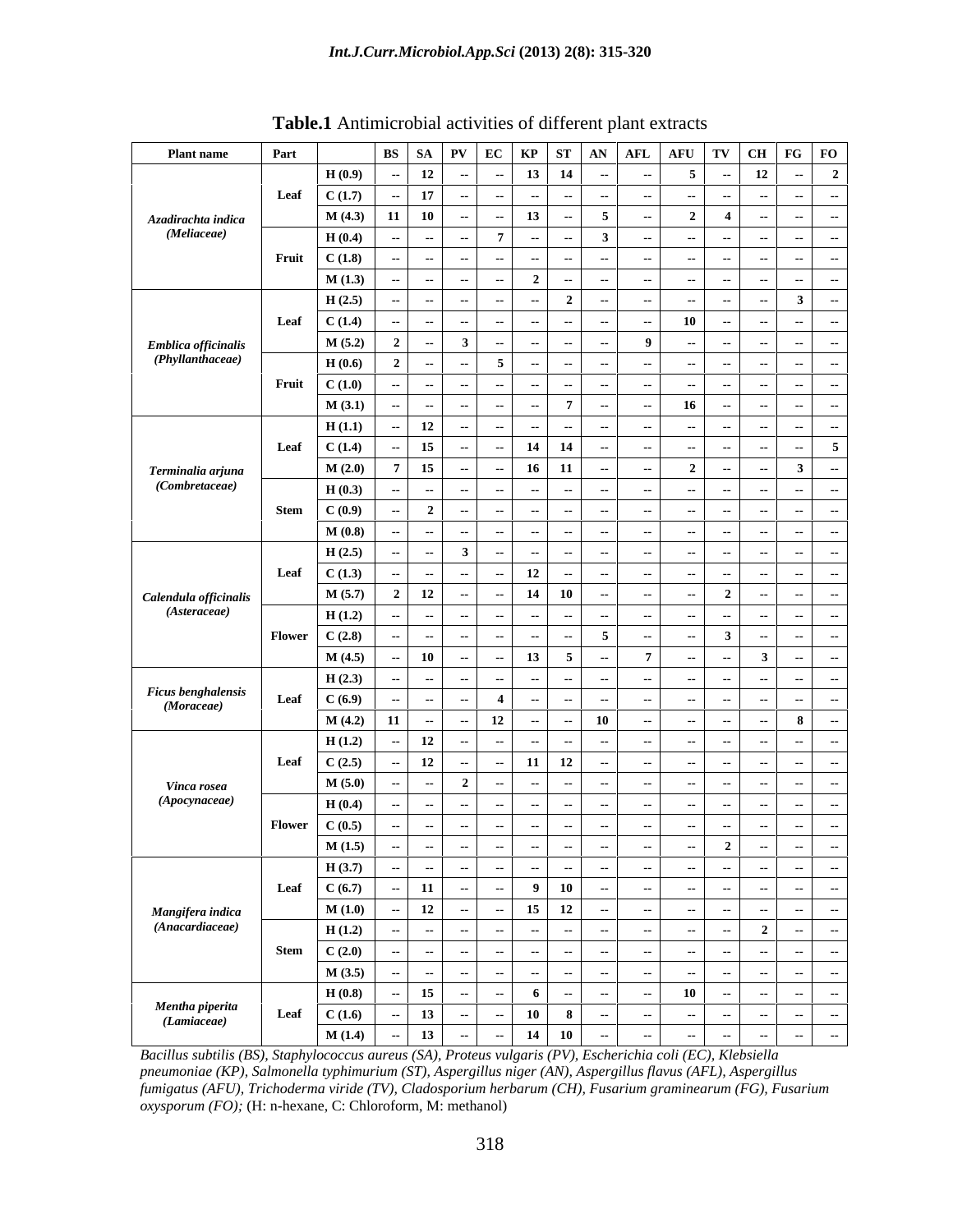(stem), *Calendula officinalis* (flowers), the plant (Ahmad *et al.*, 1998; Ahmad and *Ficus benghalensis* (leaf), *Vinca rosea* (flower) and *Mangifera indica* do not exhibit any activity against all the13 test The antifungal activity was found to be of organisms. The n-hexane extract of less in case of all the extract except in case *Azadirachta indica* (leaf) was found to have considerable inhibitory effect against *Staphylococcus aureus* (Ahmad and Beg, *Azadirachta indica* which considerably 2001)*, Klebsiella pneumoniae* (Koul *et al*., 1990)*, Salmonella typhimurium* (Baswa *et al*. , 2001) and *Cladosporium herbarum* (Verma *et al*., 2008)*.* Chloroform extract bacteria and fungi for the test plant of *Azadirachta indica* (leaf) and *Emblica* extracts may be possibly due to the *officinalis* (fruits) was inactive against all the organisms while other were found to have a profound inhibitory activity against few of the test organisms. (Table.1). *Terminalia arjuna* (Stem) were found to have no inhibitory activity, whereas the methanolic extracts of *Terminalia arjuna* (leaf) and *Azadirachta indica* (leaf) exhibited less to profound antimicrobial activity against 6 of the test organisms.

resistant one were *Proteus vulgaris* and susceptibility of Gram-negative bacteria can be explained in reference to their outer membrane which is known to present a **References** barrier to the penetration of numerous<br>applicities molecules and also the Ahmad. I., and Beg. A.Z. 2001. antibiotic molecules and also the Ahmad, I., and Beg, A.Z. 2001. periplasmic space contains enzymes that are able to break down the foreign molecules introduced from outside and the against multi-drug resistant human efflux pumps which reduces the cellular  $\frac{\text{pathogens}}{\text{113}-123}$ level of antibiotics (Ash *et al*., 2002). The activity of plant extracts against both Gram positive and Gram-negative bacteria may be an indicator of the presence of

n-Hexane extract of *Terminalia arjuna* broader spectrum antibiotic compounds in Beg 2001).

> of methanolic extracts of *Emblica officinalis* (fruit) and n-hexane extract of *inhibited Aspergillus fumigatus Cladosporium herbarum* respectively. The variation in the susceptibility of differences in the chemical nature of cell wall and cell membranes of both the organisms (Cowan, 1999).

*Staphylococcus aureus* was observed to be differential antimicrobial activity, as also the most susceptible bacterial, inhibited by suggested earlier by Wallace (2004). The sixteen of the test extracts, followed by study of these constituents may help in the *Klebsiella pneumoniae*. The most discovery of new chemical classes of *Escherichia coli* inhibited only by 3 and 4 agents for the maintenance of human of the test extracts respectively. Less health and may provide biochemical tools The broad spectrum of antibacterial activity found in the study may be attributed to the presence of secondary metabolites of various chemical nature present in plants. Different plants possess different constituents and in different concentrations, which accounts for antibiotics that could serve as selective for the study of infectious disease.

# **References**

- Ahmad, I., and Beg, A.Z. 2001. Antimicrobial and phytochemical studies on 45 Indian medicinal plants against multi-drug resistant human pathogens. J. Ethnopharmacol. 74: 113–123.
- Ahmad, I., Z. Mehmood and Mohammad, F. 1998. Screening of some Indian medicinal plants for their antimicrobial